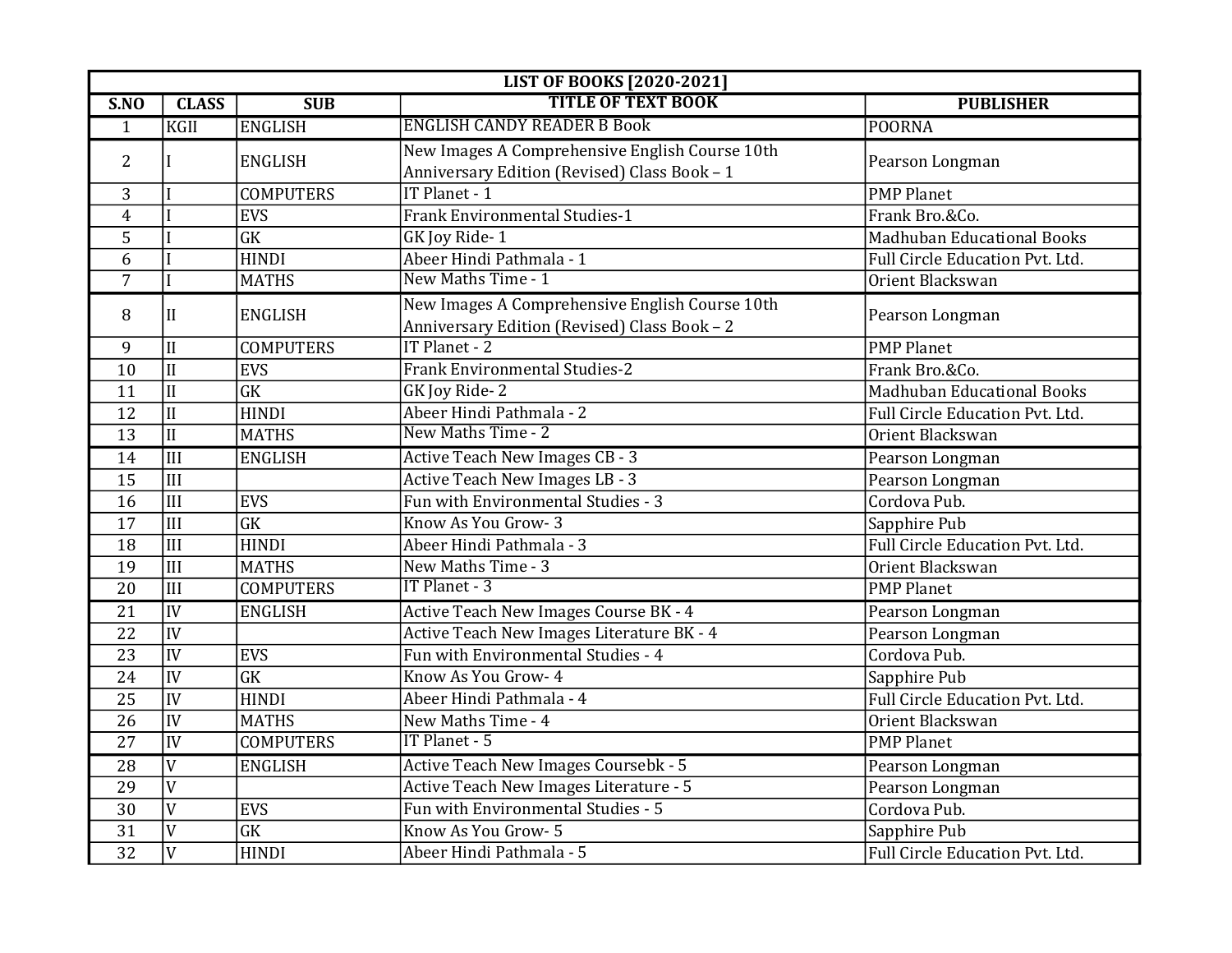| 33              | $\overline{V}$         | <b>MATHS</b>     | New Maths Time - 5                        | Orient Blackswan   |
|-----------------|------------------------|------------------|-------------------------------------------|--------------------|
| 34              | $\overline{V}$         | <b>COMPUTERS</b> | IT Planet - 5                             | <b>PMP Planet</b>  |
| $\overline{35}$ | VI                     | <b>ENGLISH</b>   | New Images Course bk - 6                  | Pearson            |
| $\overline{36}$ | $\overline{\text{VI}}$ |                  | New Images Literature bk - 6              | Pearson            |
| 37              | $\overline{\text{VI}}$ |                  | Great Fun with Grammar -6                 | Macmillan          |
| $\overline{38}$ | $\overline{\text{VI}}$ | G.K.             | General Knowledge - 6                     | <b>GOYAL</b>       |
| 39              | VI                     | <b>HINDI</b>     | Vasant Bhag - I (2nd lang)                | <b>NCERT</b>       |
| 40              | $\overline{\text{VI}}$ |                  | Madhukiran part-5 (Hindi 3rd lang.)       | Madhuban           |
| 41              | VI                     | <b>MATHS</b>     | Mathematics $-6$                          | <b>NCERT</b>       |
| $\overline{42}$ | $\overline{\text{VI}}$ |                  | Progress in Mathematics - 6 (OPTIONAL)    | <b>GOYAL</b>       |
| 43              | $\overline{\text{VI}}$ | <b>ARABIC</b>    | Duroosul Lugathil Arabbiya - 2 (3rd lang) | Majlis             |
| 44              | $\overline{\text{VI}}$ | <b>FRENCH</b>    | Apprenons Le Francias - 1 (2nd lang)      | Saraswati          |
| $\overline{45}$ | $\overline{\text{VI}}$ |                  | Cahier D"Exercise - 1(2nd lang)           | Saraswati          |
| 46              | $\overline{\text{VI}}$ |                  | Apprenons Le Francias - 2(2nd lang)       | Saraswati          |
| 47              | $\overline{VI}$        |                  | Cahier D"Exercise - 2(2nd lang)           | Saraswati          |
| 48              | VI                     | MALAYALAM        | Malayala Padavali - 1(2nd lang)           | <b>DC Books</b>    |
| 49              | VI                     |                  | Malayala Padavali - 2 (2nd lang)          | <b>DC</b> Books    |
| 50              | VI                     |                  | Priya Malyalam - 1 (3rd lang)             | <b>POORNA</b>      |
| 51              | VI                     | <b>SANSKRIT</b>  | Nai Deep Maneka - 6(3rd lang)             | Saraswati          |
| 52              | VI                     | <b>SCIENCE</b>   | Science                                   | <b>NCERT</b>       |
| 53              | $\overline{\text{VI}}$ | SOC. Sci         | <b>Our Past - History</b>                 | <b>NCERT</b>       |
| 54              | $\overline{\text{VI}}$ |                  | The Earth Our Habitat                     | <b>NCERT</b>       |
| 55              | VI                     |                  | Social And Political Life                 | <b>NCERT</b>       |
| $\overline{56}$ | $\overline{VI}$        | <b>COMPUTERS</b> | Gen Next - 6                              | G.Ram              |
| 57              | <b>VII</b>             | <b>ENGLISH</b>   | New Images Course bk - 7                  | Pearson            |
| 58              | VII                    |                  | New Images Literature bk - 7              | Pearson            |
| 59              | <b>VII</b>             |                  | <b>Great Fun with Grammar -7</b>          | Macmillan          |
| 60              | VII                    | G.K.             | General Knowledge - 7                     | GOYAL              |
| 61              | VII                    | <b>HINDI</b>     | Vasant Bhag - II (2nd lang)               | <b>NCERT</b>       |
| 62              | VII                    |                  | Nai Gulmohar part-7                       | <b>Full Circle</b> |
| 63              | VII                    |                  | Madhukiran part -6 (3rd lang)             | Madhuban           |
| 64              | VII                    | <b>MATHS</b>     | Mathematics $-7$                          | <b>NCERT</b>       |
| 65              | VII                    |                  | Progress in Mathematics - 7 (OPTIONAL)    | GOYAL              |
| 66              | VII                    | <b>ARABIC</b>    | Duroosul Lugathil Arabbiya - 3            | Majlis             |
| 67              | <b>VII</b>             | <b>FRENCH</b>    | Apprenons Le Francias - 3                 | Saraswati          |
| 68              | VII                    |                  | Cahier D"Exercise - 3                     | Saraswati          |
| 69              | VII                    | MALAYALAM        | Malayala Padavali - 4 (2nd lang)          | <b>DC Books</b>    |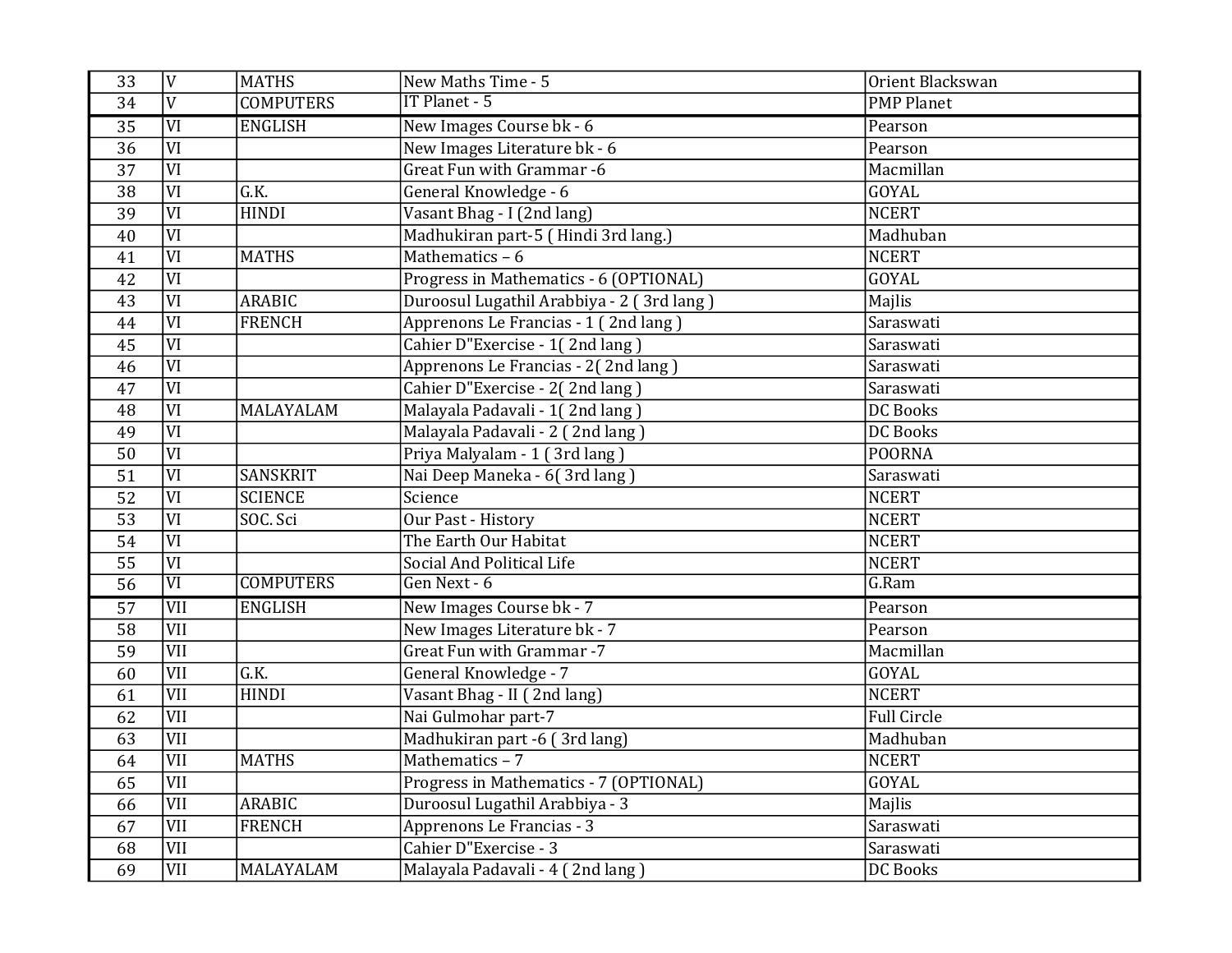| 70              | <b>VII</b>      |                  | Priya Malyalam -3 (3rd lang)           | <b>POORNA</b>      |
|-----------------|-----------------|------------------|----------------------------------------|--------------------|
| $\overline{71}$ | VII             | <b>SANSKRIT</b>  | Deep Maneka - 2                        | Saraswaty          |
| $\overline{72}$ | VII             | <b>SCIENCE</b>   | Science                                | <b>NCERT</b>       |
| 73              | VII             | SOC. Sci         | Our Past II - History                  | <b>NCERT</b>       |
| 74              | VII             |                  | Our Environment - Geography            | <b>NCERT</b>       |
| 75              | VII             |                  | Social And Political Life - II         | <b>NCERT</b>       |
| $\overline{76}$ | VII             | <b>COMPUTERS</b> | Gen Next - 7                           | G.Ram              |
| 77              | <b>VIII</b>     | <b>ENGLISH</b>   | New Images Course bk - 8               | Pearson            |
| 78              | <b>VIII</b>     |                  | New Images Literature bk - 8           | Pearson            |
| 79              | VIII            |                  | Great Fun with Grammar -8              | Macmillan          |
| 80              | VIII            | <b>HINDI</b>     | Vasant Bhag- 8 Hindi                   | <b>NCERT</b>       |
| 81              | VIII            |                  | Nai Gulmohar part-8                    | <b>Full Circle</b> |
| 82              | VIII            |                  | Madhukiran part -7 (3rd lang.)         | Madhuban           |
| 83              | <b>VIII</b>     | <b>MATHS</b>     | Mathematics - 8                        | <b>NCERT</b>       |
| 84              | VIII            |                  | Progress in Mathematics - 8 (OPTIONAL) | <b>GOYAL</b>       |
| 85              | VIII            | <b>ARABIC</b>    | Duroosul Lugathil Arabbiya - 4         | Majlis             |
| 86              | <b>VIII</b>     | <b>FRENCH</b>    | Apprenons Le Francias - 4              | Saraswati          |
| 87              | VIII            |                  | Cahier D"Exercise - 4                  | Saraswati          |
| 88              | VIII            | MALAYALAM        | Malayala Padavali - 7 (3rd lang)       | <b>DC</b> Books    |
| 89              | <b>VIII</b>     | <b>SANSKRIT</b>  | Deep Maneka - 3                        | Saraswaty          |
| 90              | VIII            | <b>SCIENCE</b>   | <b>SCIENCE</b>                         | <b>NCERT</b>       |
| 91              | VIII            | SOC. Sci         | Our Past III - History                 | <b>NCERT</b>       |
| 92              | <b>VIII</b>     |                  | <b>Resourse And Develpoment</b>        | <b>NCERT</b>       |
| 93              | VIII            |                  | Social And Political Life-III          | <b>NCERT</b>       |
| 94              | VIII            | <b>COMPUTERS</b> | Gen Next - 8                           | G.Ram              |
| 95              | IX              | <b>ENGLISH</b>   | Beehive - Text Book                    | <b>NCERT</b>       |
| 96              | $\overline{IX}$ |                  | <b>Moments - Supplementary Reader</b>  | <b>NCERT</b>       |
| $\overline{97}$ | $\overline{IX}$ |                  | Words & Expressions - Grammar Workbook | <b>NCERT</b>       |
| 98              | $\overline{IX}$ | <b>HINDI</b>     | Sanchiyan - I                          | <b>NCERT</b>       |
| 99              | $\overline{IX}$ |                  | Sparsh Pt I                            | <b>NCERT</b>       |
| 100             | IX              |                  | Vyakran Parichay Course B              | <b>FULLMARK</b>    |
| 101             | IX              | <b>MALAYLAM</b>  | Tejaswiyaya Vagmi                      | HC Publisher       |
| 102             | $\overline{IX}$ | <b>FRENCH</b>    | Entre Jeunes - I                       | <b>CBSE</b>        |
| 103             | $\overline{IX}$ | <b>MATHS</b>     | A MathsText Book for - IX              | <b>NCERT</b>       |
| 104             | $\overline{IX}$ | <b>SCIENCE</b>   | Science & Technology -IX               | <b>NCERT</b>       |
| 105             | $\overline{IX}$ |                  | Lab Manual Science Class - IX          | <b>FULLMARK</b>    |
| 106             | $\overline{IX}$ | SOC.SCI.         | India and The Contemporary World - I   | <b>NCERT</b>       |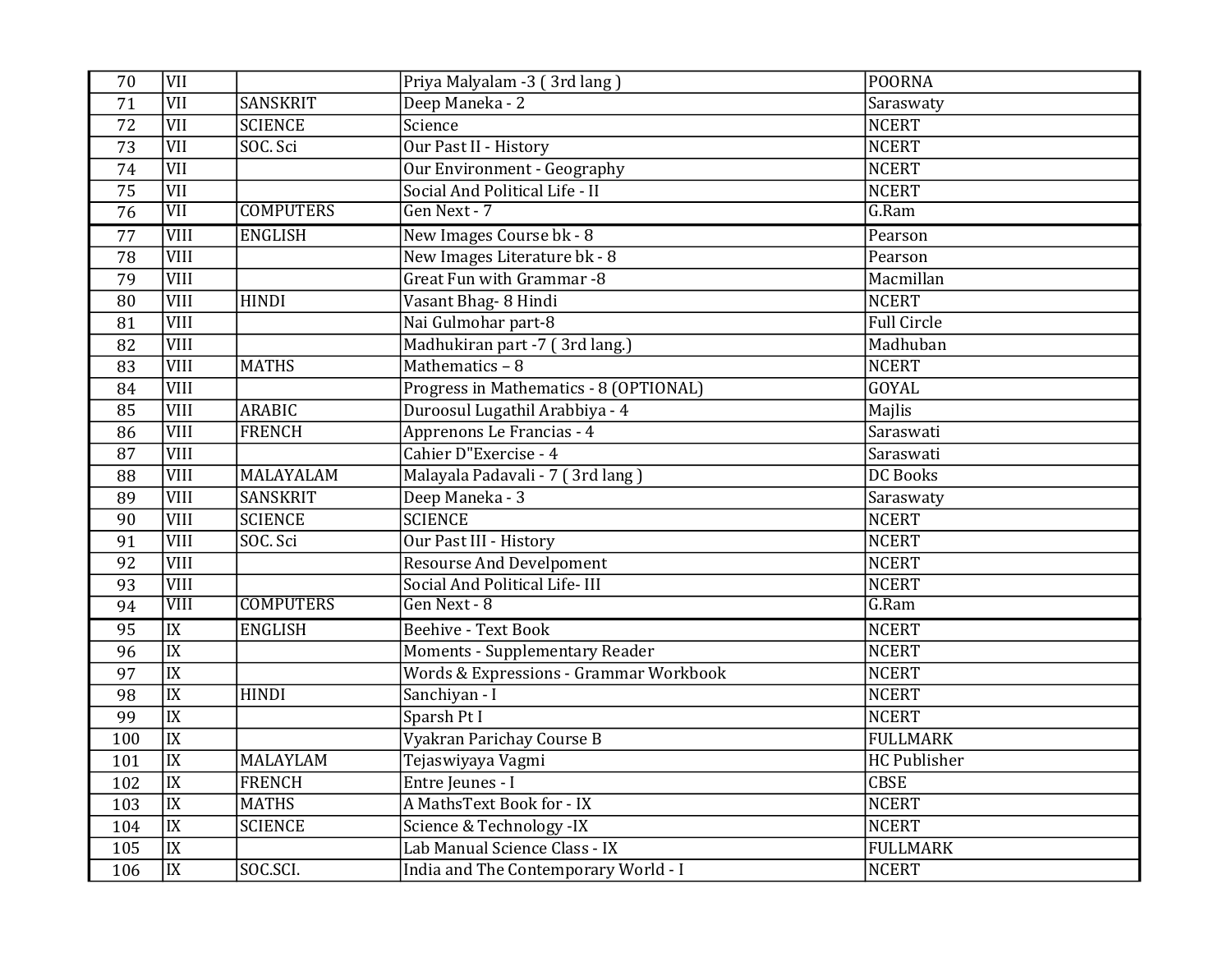| 107              | IX              |                      | Contemporary India - PART - I                  | NCERT               |
|------------------|-----------------|----------------------|------------------------------------------------|---------------------|
| 108              | IX              |                      | Democratic Politics for IX - Part - I          | <b>NCERT</b>        |
| 109              | $\overline{IX}$ |                      | <b>Economics for IX</b>                        | <b>NCERT</b>        |
| 110              | $\overline{X}$  | <b>ENGLISH</b>       | First Flight - Textbook                        | NCERT               |
| 111              | $\overline{X}$  |                      | Footprints without Feet- Supplementary Reader  | <b>NCERT</b>        |
| 112              | $\overline{X}$  | <b>FRENCH</b>        | Entre Jeunes - II                              | <b>CBSE</b>         |
| 113              | $\overline{X}$  | <b>HINDI</b>         | Sanchiyan - II                                 | <b>NCERT</b>        |
| 114              | $\overline{X}$  |                      | Sparsh - II                                    | <b>NCERT</b>        |
| 115              | $\overline{X}$  |                      | <b>VYAKRAN PARICHAY COURSE B</b>               | <b>FULLMARK</b>     |
| 116              | $\overline{X}$  | MALAYALAM            | Chattampi Swamikal                             | <b>CURRENT</b>      |
| 117              | $\overline{X}$  | <b>MATHS</b>         | Mathematics textbook for X                     | <b>NCERT</b>        |
| 118              | $\overline{X}$  |                      | Mathematics reference book for X               | <b>ARYA</b>         |
| 119              | $\overline{X}$  | <b>SCIENCE</b>       | Science & Technology Class - X                 | <b>NCERT</b>        |
| 120              | $\overline{X}$  |                      | Lab Manual Science Class - X                   | <b>FULLMARK</b>     |
| 121              | $\overline{X}$  | SOC: SCI             | India and The Contemporary World - II          | <b>NCERT</b>        |
| 122              | $\overline{X}$  |                      | Contemporary India - PART - II                 | <b>NCERT</b>        |
| 123              | $\overline{X}$  |                      | Democratic Politics -II                        | <b>NCERT</b>        |
| 124              | $\overline{X}$  |                      | <b>Understanding Economic Development - II</b> | <b>NCERT</b>        |
| 125              | $\overline{X}$  | <b>ENGLISH</b>       | Snapshot for XI                                | <b>NCERT</b>        |
| 126              | XI              |                      | Hornbill for XI                                | NCERT               |
| $\overline{127}$ | XI              | <b>PSYCHOLOGY</b>    | Psychology for XI                              | <b>NCERT</b>        |
|                  |                 | <b>PHYSICAL</b>      |                                                |                     |
| 128              | XI              | <b>EDUCATION</b>     | PHYSICAL EDUCATION-XI                          | Ratna Sagar         |
| 129              | XI              | $\ast$               | PRACTICAL MANUAL PHYSICAL EDU. XI              | Ratna Sagar         |
| 130              | XI              | <b>ENTRE</b>         | Entrepreunship - XI                            | <b>NCERT</b>        |
| 131              | XI              | <b>APPLIED MATHS</b> | APPLIED MATHEMATICS FOR CLASS XI               | <b>CBSE</b>         |
| 132              | $\overline{XI}$ | <b>MATHS</b>         | Maths for -XI                                  | <b>NCERT</b>        |
| 133              | XI              | <b>BUS. STD</b>      | <b>Business Studies for XI</b>                 | <b>NCERT</b>        |
| 134              | XI              | Accountancy          | Double Entry Book keeping                      | Sultanchand         |
| 135              | XI              | <b>ECONOMICS</b>     | Statistics for Economics & Intro to Micro Eco  | <b>NCERT</b>        |
| 136              | XI              | COMP. SC.            | Computer. Science XI                           | <b>SUMITA ARORA</b> |
| 137              | XI              |                      | <b>Informatics Practices -XI</b>               | <b>SUMITA ARORA</b> |
| 138              | XI              | Engineering          | <b>Engineering Graphics</b>                    | <b>NCERT</b>        |
| 139              | XI              | <b>PHYSICS</b>       | Physics - I                                    | <b>NCERT</b>        |
| 140              | XI              |                      | Physics - II                                   | <b>NCERT</b>        |
| 141              | XI              |                      | Lab Skills Physics for - XI                    | LAXMI               |
| 142              | XI              | <b>CHEMISTRY</b>     | Chemistry - I                                  | NCERT               |